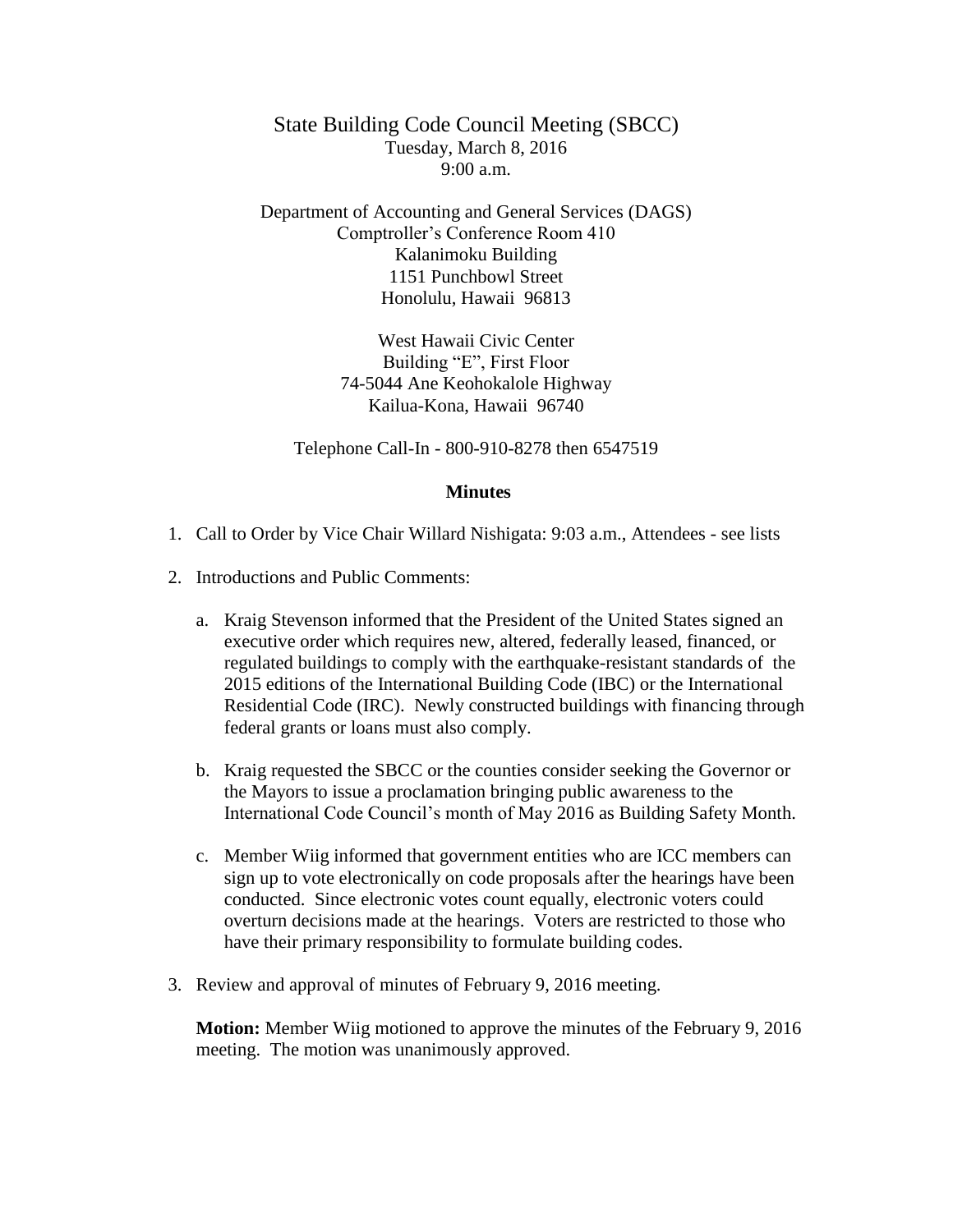- 4. Administrative rules for the Uniform Plumbing Code (UPC), 2012 edition. The next step is to prepare the Small Business Impact Statement, submit to the Small Business Regulatory Review Board (SBRRB) who will schedule a hearing. Member Serikaku is facilitating the adoption process.
- 5. Administrative rules for the National Electrical Code (NEC), 2014 edition. SBRRB hearing was held on February 17, 2016. Small businesses may have a cost impact by the requirement to have compliant portable generators, power cords, and ground fault circuit interrupter (GFCI) devices. However, less costly power cords and other devices with GFCI's are readily available. The Board approved the proposed administrative rules. Next step is to request the Governor's approval for a public hearing.
- 6. Approval of the Structural and Non-Structural Provisions amendment package for the 2012 International Building Code (IBC). Member Johnson informed that reformatting is still in progress for the International Building Code (IBC) 2012 edition. The Structural Engineers Association of Hawaii is reviewing the International Residential Code (IRC) 2012 edition, including the upgrades to wind provisions. They are also comparing these differences to the IRC 2015 edition.
- 7. The 2015 International Energy Conservation Code (IECC), 2012 UPC and 2014 NEC public hearings. The SBRRB hearing approved the proposed administrative rules to the IECC 2015 edition. Next step is the request the Governor's approval for a public hearing. See above item 4 for status updates to the 2012 UPC and item 5 for the 2014 NEC.
- 8. Discussion of Future Administration Support –Former SBCC Chair Bratakos reported the funds appropriated for the SBCC have lapsed. He informed the Governor's staff that funding bills for the SBCC are proceeding through the current legislative session.
- 9. Discussion of 2016 Legislation. Two SBCC appropriation bills, SB 2638 and HB 2051, have crossed over. Other related bills that are proceeding are allowing agricultural properties to have residential care homes, farm worker residences and indigenous structures without building code requirements or permits.

Margaret Larson, from the Department of Business, Economic Development and Tourism (DBEDT) informed the Council that a bill is proceeding through this session to have better enforcement of an existing statute that requires new projects to have electric vehicle parking/charging stations when there are 100 or more parking stalls.

- 10. Updates from the investigative committees:
	- a. Investigative committee for structural provisions for the 2012 IBC and IRC, Gaur Johnson – See item 6 above for updates to the IBC.